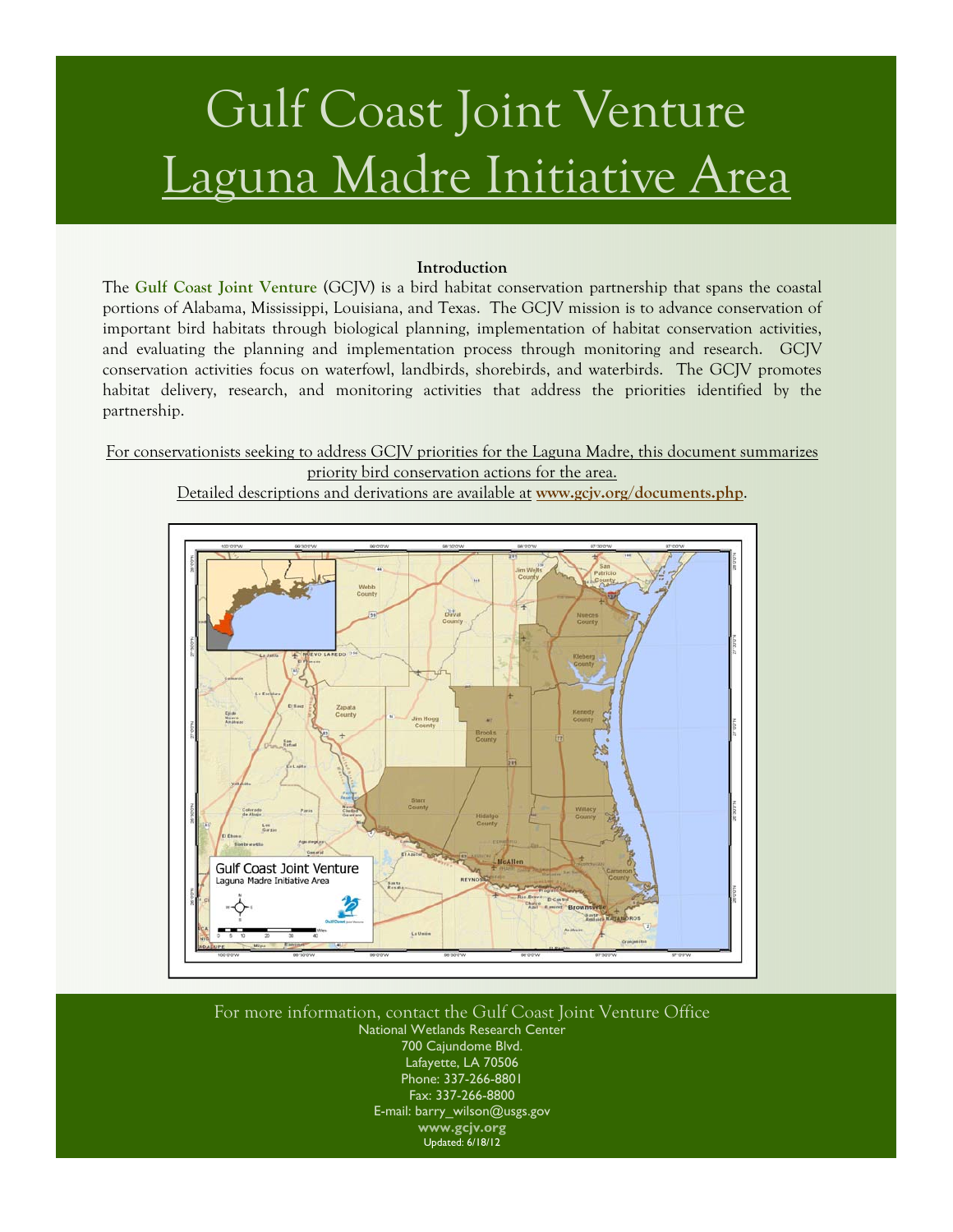# **Waterfowl**

# **Migrating and Wintering Waterfowl**

- Species addressed in GCJV planning: Mallard, Northern Pintail, Gadwall, American Wigeon, Green-winged Teal, Blue-winged Teal, Northern Shoveler, Mottled Duck, Canvasback, Redhead, Ring-necked Duck, Greater & Lesser Scaup, Lesser Snow Goose, Greater Whitefronted Goose, and Canada Goose
- Population Objectives: 1,244,816 ducks and 44,881 geese; refer to Table 1 in the **[Laguna Madre Initiative](http://www.gcjv.org/docs/LagunaMadrepub.pdf)  [Area Plan](http://www.gcjv.org/docs/LagunaMadrepub.pdf)** for objectives by species
- Habitat Objectives: Table 1. Migrating/wintering waterfowl habitat objectives for the Laguna Madre IA.

| <b>Habitat Type</b>                            | <b>Aug-Oct Acres</b> | <b>Nov-Mar Acres</b> |
|------------------------------------------------|----------------------|----------------------|
| <b>Seasonal, Palustrine</b><br><b>Wetlands</b> | 4.096                | 18,434               |
| <b>Shoalgrass</b>                              |                      | 57,237 <sup>1</sup>  |

<sup>1</sup>Habitat objective is not temporally explicit. Majority of Redhead use is Nov. to Mar.

### Biological Foundation:

 Bio-energetic models yield acreage of foraging habitats necessary to meet dietary demands of population objectives. For Redheads, proximity to reliable freshwater wetlands influences availability of seagrass beds.

# Conservation Activities:

- Management activities to protect or restore seagrass beds
- Protection, enhancement, and creation of fresh water wetlands within 10 km of seagrass beds
- Restoration and enhancement of seasonal wetlands in rangelands and pasturelands

# **[Research Priorities](http://www.gcjv.org/docs/GCJV Waterfowl Science Needs Plan - May 2012.pdf)**:

- Nocturnal, diurnal, and seasonal habitat use of waterfowl
- Potential effects of wind energy development on waterfowl behavior and habitats

# **Breeding Waterfowl**

Priority Species: **[Mottled Duck](http://www.gcjv.org/docs/GCJV MODU Cons Plan.pdf)**

Population Objective: Western Gulf Coast (i.e., GCJVwide) population index of 105,816 individuals, including at least 35,322 in Texas and 70,132 in Louisiana, as measured from Mid-winter Surveys in coastal areas of these states

Habitat Objective: Not yet available

Biological Foundation: Factors limiting recruitment are primary constraints to population growth

## Conservation Activities:

- Creating and/or restoring large blocks of nesting habitat in rangelands and coastal marsh
- Wetland restoration and water delivery to provide brood-rearing habitat from mid-April through July in rangelands
- Hydrologic restoration to maintain low salinity (<6−8 ppt) and enhance quality of brood-rearing habitats in coastal marsh
- Targeted predator removal

# Research Priorities:

 Measuring the effectiveness of habitat conservation actions to benefit Mottled Duck breeding productivity, including breeding propensity, nest success, and brood survival





Gulf Coast Joint Venture: Laguna Madre Initiative Area Fact Sheet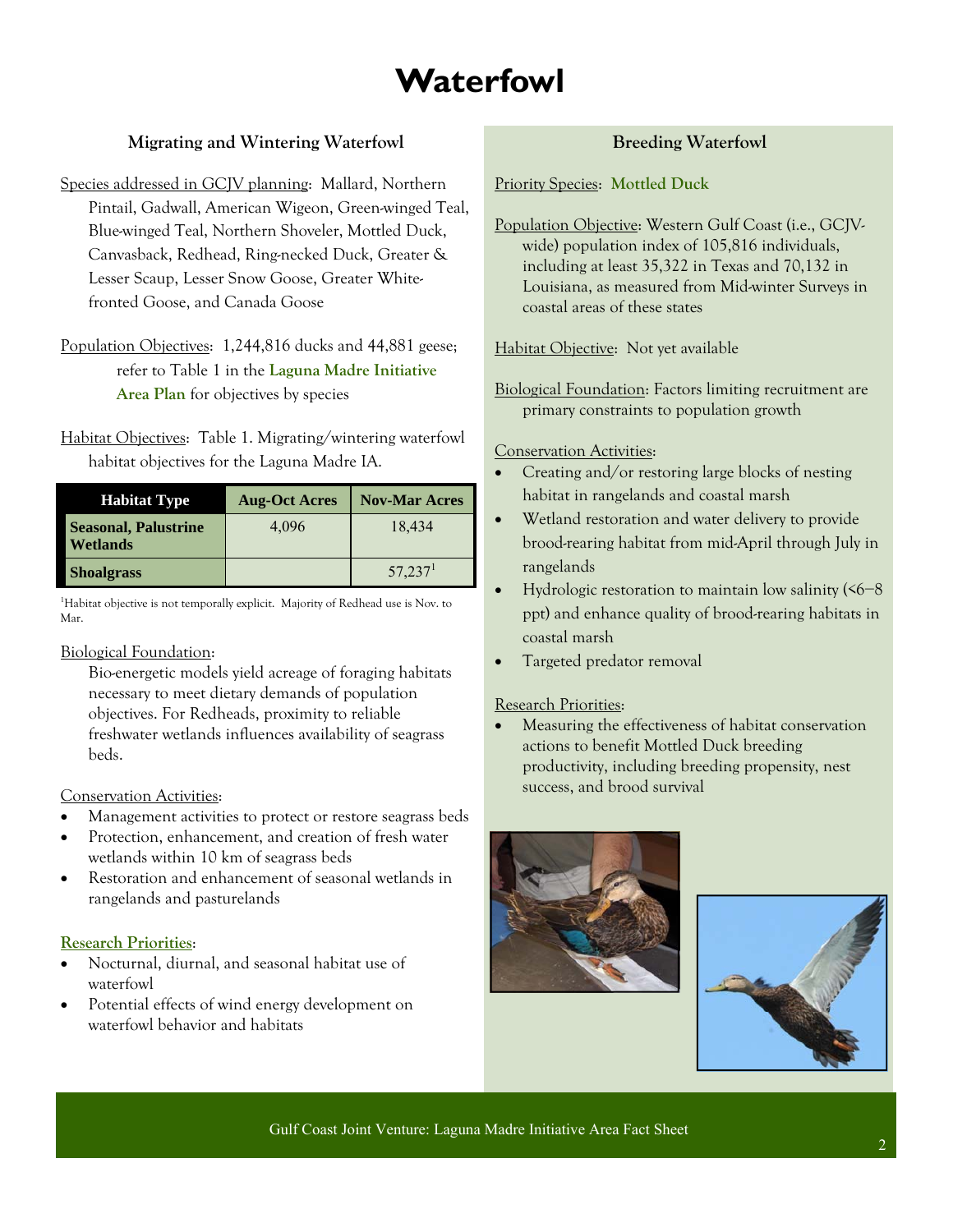# **Landbirds**



Priority Landbird Species: **BCR 37; BCR 25, 26, 27**

*Northern Bobwhite*  Population Objective: 525,050 birds; 43,754 coveys in TX portion of BCR 37

Habitat Objective: Improve 12,827,000 acres in TX portion of BCR 37 (5,009,900 cropland acres; 2,125,900 pasture/hay acres; 5,670,300 rangeland acres; and 20,900 CRP grassland acres)

Biological Foundation: Acreage of improved cropland, pasture/hay, rangeland, or CRP grassland required to produce a covey

Conservation Activities:Control but don't remove brush; convert exotic grass to native grass; Use appropriate cattle stocking rate to ensure adequate nesting cover

#### *Loggerhead Shrike*

Population Objective:22,036 birds during winter (6,336 Resident, 15,700 Migratory)

Habitat Objective:141,860 acres

Biological Foundation: Territory size(s) dictates acreage needed to support population objectives

Conservation Activities:Preserve native prairie areas; maintain low, thick shrubs in fields (3−10 shrubs or small trees per acre)

*Le Conte's Sparrow*  Population Objective:18,110 birds during winter

Habitat Objective:18,110 acres

Biological Foundation: Winter density estimates dictate acreage needed to support population objectives

Conservation Activities:Manage ≥500 acre blocks of native grassland with burned and unburned areas; prescribed burns should occur on a 3-year rotation

#### *Seaside Sparrow*

- Population Objective:65,000 birds in U.S. BCR 37 and GCJV portion of BCR 26
- Habitat Objective:650,000 acres in U.S. BCR 37 and GCJV portion of BCR 26

Biological Foundation: Breeding territory size dictates acreage needed to support population objectives

### Conservation Activities:

- Creation and/or restoration of marsh habitat, in blocks ≥10,000 acres, containing areas of medium height smooth cordgrass, interspersed with ponds, tidal creeks, and bare ground areas
- Plug selected ditches in marshes that have been ditched
- Use of dredged material for creation of marsh-elevation islands with shallow water bodies, and scattered woody shrubs

*Cerulean Warbler, Golden-winged Warbler, and Swainson's Warbler* (migratory suite) Population Objectives:Not yet available

Habitat Priorities:Large forest patches (≥10,000 acres) close to the Gulf of Mexico

Biological Foundation: Theoretical bio-energetic foraging needs of migrating warblers

Conservation Activities:Maintain, restore, or create large forest patches (≥10,000 acres) along the Texas coast

#### Landbird Research Priorities:

- Testing assumptions and refining parameter estimates used in population-habitat models
- Determining suitable grassland patch size, species composition, structure, and landscape habitat matrix needed to support wintering Le Conte's Sparrows
- Identifying habitat components of ideal migration stopover habitat
- Assessing effectiveness of GCJV priority landbird species planning and management in addressing the needs of other bird species of conservation concern